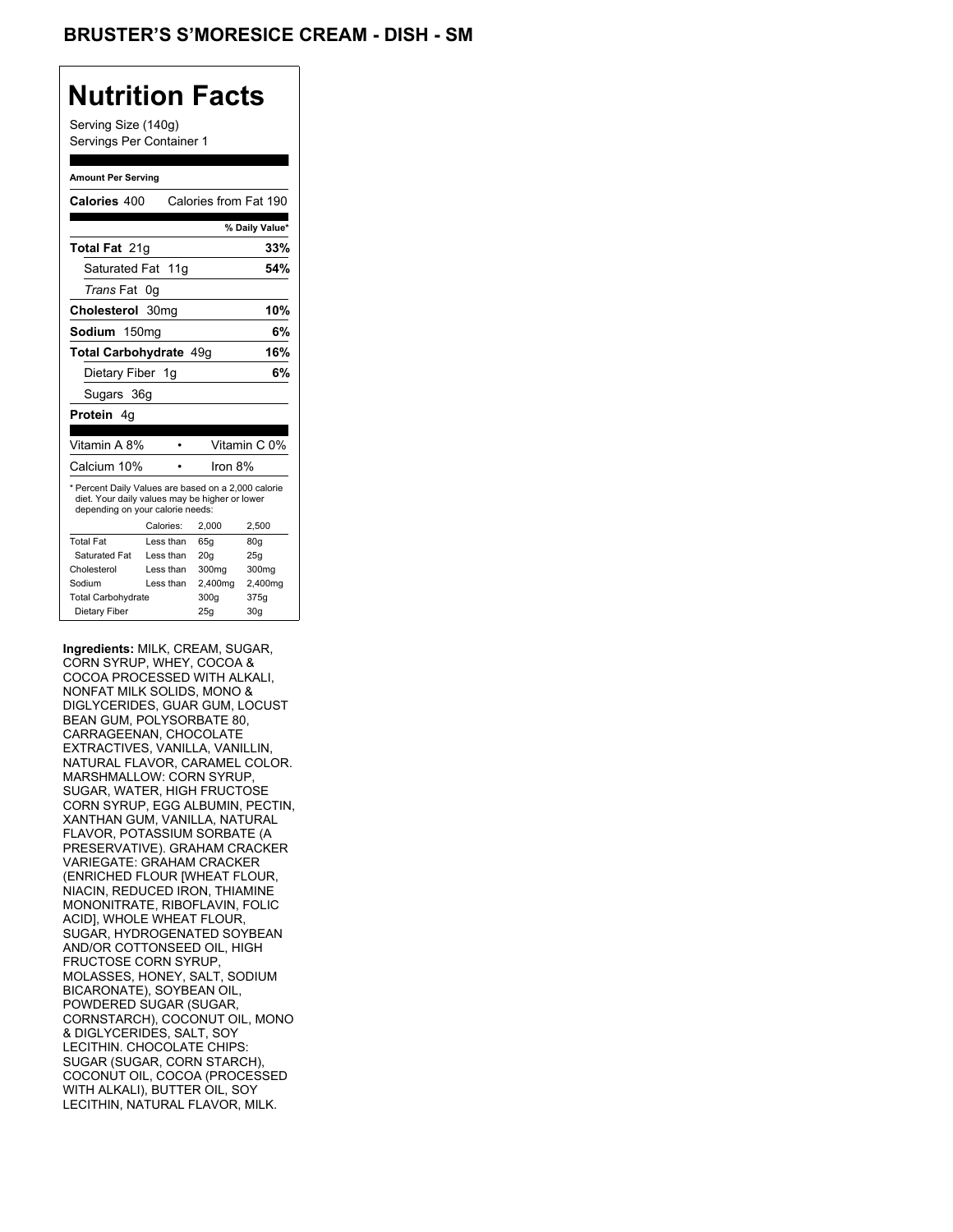## BRUSTER'S S'MORESICE CREAM - DISH - REG

## Nutrition Facts

Serving Size (210g) Servings Per Container 1

#### Amount Per Serving

| Calories 600                                                                                                                                           |           | Calories from Fat 290 |                 |
|--------------------------------------------------------------------------------------------------------------------------------------------------------|-----------|-----------------------|-----------------|
|                                                                                                                                                        |           |                       | % Daily Value*  |
| Total Fat 32q                                                                                                                                          |           |                       | 49%             |
| Saturated Fat 16g                                                                                                                                      |           |                       | 81%             |
| Trans Fat                                                                                                                                              | 0g        |                       |                 |
| Cholesterol 45mg                                                                                                                                       |           |                       | 15%             |
| Sodium 220mg                                                                                                                                           |           |                       | 9%              |
| Total Carbohydrate 73g                                                                                                                                 |           |                       | 24%             |
| Dietary Fiber 2q                                                                                                                                       |           |                       | 8%              |
| Sugars 54g                                                                                                                                             |           |                       |                 |
| Protein<br>6g                                                                                                                                          |           |                       |                 |
|                                                                                                                                                        |           |                       |                 |
| Vitamin A 10%                                                                                                                                          |           |                       | Vitamin C 2%    |
| Calcium 15%                                                                                                                                            |           | Iron 15%              |                 |
| * Percent Daily Values are based on a 2,000 calorie<br>diet. Your daily values may be higher or lower<br>depending on your calorie needs:<br>Calories: |           |                       |                 |
| <b>Total Fat</b>                                                                                                                                       |           | 2,000                 | 2,500           |
|                                                                                                                                                        | Less than | 65g                   | 80 <sub>g</sub> |
| Saturated Fat                                                                                                                                          | Less than | 20q                   | 25g             |
| Cholesterol                                                                                                                                            | Less than | 300 <sub>mg</sub>     | 300mg           |
| Sodium                                                                                                                                                 | Less than | 2,400mg               | 2,400mg         |
| <b>Total Carbohydrate</b>                                                                                                                              |           | 300g                  | 375g            |
| Dietary Fiber                                                                                                                                          |           | 25q                   | 30 <sub>g</sub> |

Ingredients: MILK, CREAM, SUGAR, CORN SYRUP, WHEY, COCOA & COCOA PROCESSED WITH ALKALI, NONFAT MILK SOLIDS, MONO & DIGLYCERIDES, GUAR GUM, LOCUST BEAN GUM, POLYSORBATE 80, CARRAGEENAN, CHOCOLATE EXTRACTIVES, VANILLA, VANILLIN, NATURAL FLAVOR, CARAMEL COLOR. MARSHMALLOW: CORN SYRUP, SUGAR, WATER, HIGH FRUCTOSE CORN SYRUP, EGG ALBUMIN, PECTIN, XANTHAN GUM, VANILLA, NATURAL FLAVOR, POTASSIUM SORBATE (A PRESERVATIVE). GRAHAM CRACKER VARIEGATE: GRAHAM CRACKER (ENRICHED FLOUR [WHEAT FLOUR, NIACIN, REDUCED IRON, THIAMINE MONONITRATE, RIBOFLAVIN, FOLIC ACID], WHOLE WHEAT FLOUR, SUGAR, HYDROGENATED SOYBEAN AND/OR COTTONSEED OIL, HIGH FRUCTOSE CORN SYRUP, MOLASSES, HONEY, SALT, SODIUM BICARONATE), SOYBEAN OIL, POWDERED SUGAR (SUGAR, CORNSTARCH), COCONUT OIL, MONO & DIGLYCERIDES, SALT, SOY LECITHIN. CHOCOLATE CHIPS: SUGAR (SUGAR, CORN STARCH), COCONUT OIL, COCOA (PROCESSED WITH ALKALI), BUTTER OIL, SOY LECITHIN, NATURAL FLAVOR, MILK.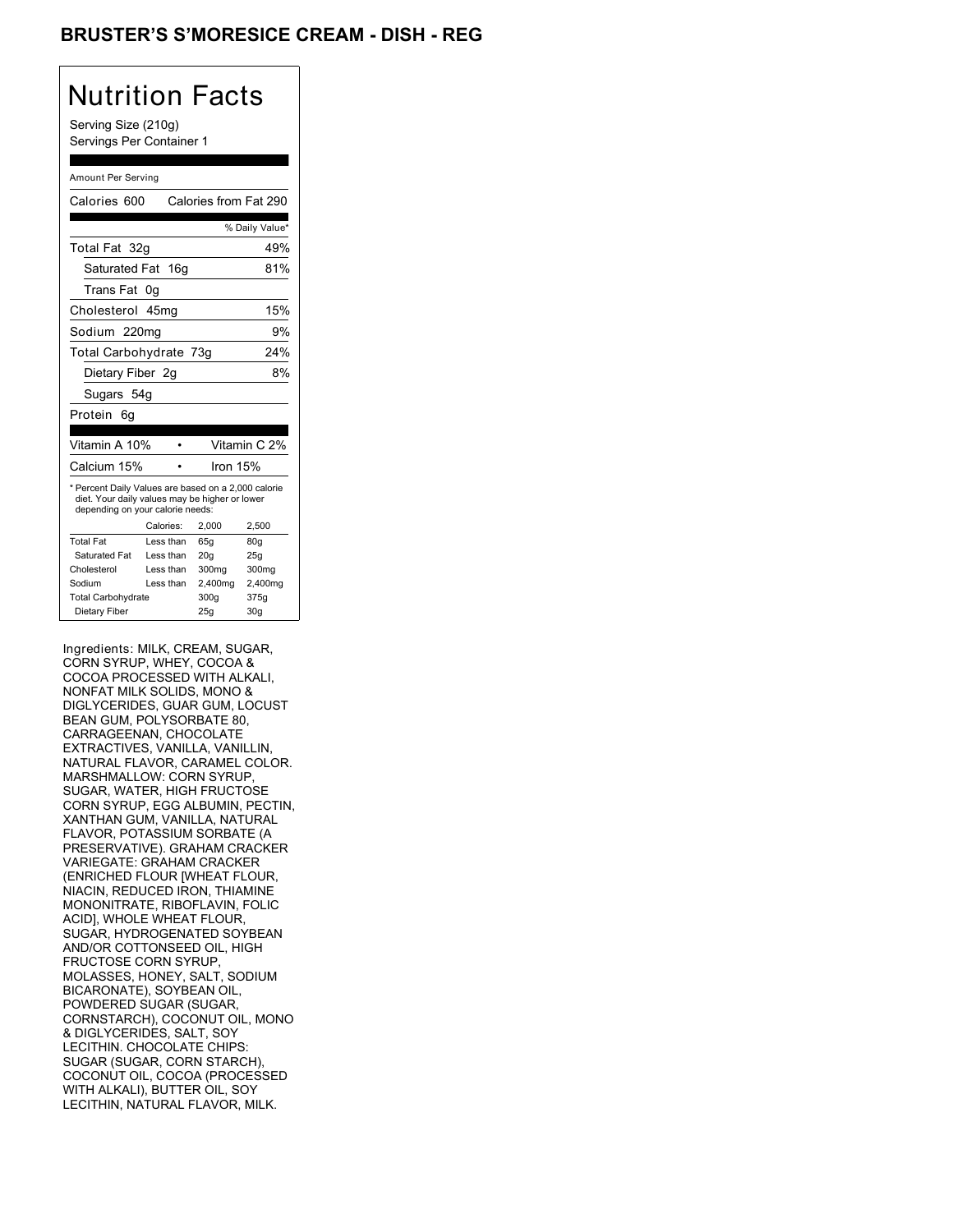## BRUSTER'S S'MORESICE CREAM - DISH - LG

## Nutrition Facts

Serving Size (280g) Servings Per Container 1

#### Amount Per Serving

| Calories 800                                                                                                                                                             |           | Calories from Fat 380 |                 |
|--------------------------------------------------------------------------------------------------------------------------------------------------------------------------|-----------|-----------------------|-----------------|
|                                                                                                                                                                          |           |                       | % Daily Value*  |
| Total Fat 43q                                                                                                                                                            |           |                       | 65%             |
| Saturated Fat 22g                                                                                                                                                        |           |                       | 109%            |
| Trans Fat                                                                                                                                                                | 0g        |                       |                 |
| Cholesterol 60mg                                                                                                                                                         |           |                       | 20%             |
| Sodium 300mg                                                                                                                                                             |           |                       | 12%             |
| Total Carbohydrate 98g                                                                                                                                                   |           |                       | 33%             |
| Dietary Fiber 3g                                                                                                                                                         |           |                       | 11%             |
| Sugars 72g                                                                                                                                                               |           |                       |                 |
| Protein<br>8g                                                                                                                                                            |           |                       |                 |
|                                                                                                                                                                          |           |                       |                 |
| Vitamin A 15%                                                                                                                                                            |           |                       | Vitamin C 4%    |
| Calcium 20%                                                                                                                                                              |           | Iron 20%              |                 |
| * Percent Daily Values are based on a 2,000 calorie<br>diet. Your daily values may be higher or lower<br>depending on your calorie needs:<br>Calories:<br>2.000<br>2,500 |           |                       |                 |
| <b>Total Fat</b>                                                                                                                                                         | Less than | 65q                   | 80q             |
| Saturated Fat                                                                                                                                                            | Less than | 20q                   | 25g             |
| Cholesterol                                                                                                                                                              | Less than | 300mg                 | 300mg           |
| Sodium                                                                                                                                                                   | Less than | 2,400mg               | 2,400mg         |
| <b>Total Carbohydrate</b>                                                                                                                                                |           | 300g                  | 375g            |
| Dietary Fiber                                                                                                                                                            |           | 25g                   | 30 <sub>g</sub> |

Ingredients: MILK, CREAM, SUGAR, CORN SYRUP, WHEY, COCOA & COCOA PROCESSED WITH ALKALI, NONFAT MILK SOLIDS, MONO & DIGLYCERIDES, GUAR GUM, LOCUST BEAN GUM, POLYSORBATE 80, CARRAGEENAN, CHOCOLATE EXTRACTIVES, VANILLA, VANILLIN, NATURAL FLAVOR, CARAMEL COLOR. MARSHMALLOW: CORN SYRUP, SUGAR, WATER, HIGH FRUCTOSE CORN SYRUP, EGG ALBUMIN, PECTIN, XANTHAN GUM, VANILLA, NATURAL FLAVOR, POTASSIUM SORBATE (A PRESERVATIVE). GRAHAM CRACKER VARIEGATE: GRAHAM CRACKER (ENRICHED FLOUR [WHEAT FLOUR, NIACIN, REDUCED IRON, THIAMINE MONONITRATE, RIBOFLAVIN, FOLIC ACID], WHOLE WHEAT FLOUR, SUGAR, HYDROGENATED SOYBEAN AND/OR COTTONSEED OIL, HIGH FRUCTOSE CORN SYRUP, MOLASSES, HONEY, SALT, SODIUM BICARONATE), SOYBEAN OIL, POWDERED SUGAR (SUGAR, CORNSTARCH), COCONUT OIL, MONO & DIGLYCERIDES, SALT, SOY LECITHIN. CHOCOLATE CHIPS: SUGAR (SUGAR, CORN STARCH), COCONUT OIL, COCOA (PROCESSED WITH ALKALI), BUTTER OIL, SOY LECITHIN, NATURAL FLAVOR, MILK.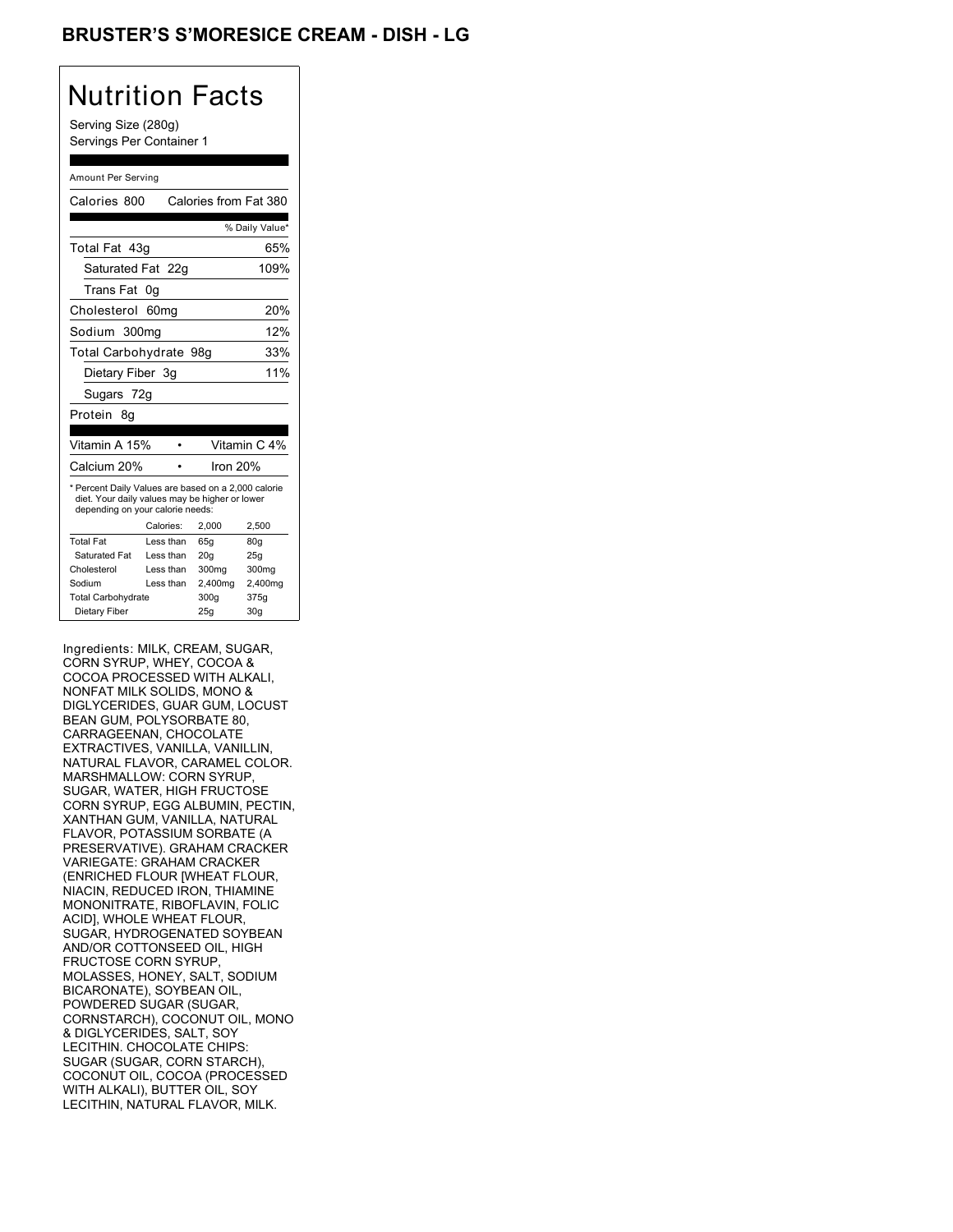## BRUSTER'S S'MORESICE CREAM - SUGAR CONE - SM

# Nutrition Facts

Serving Size (153g) Servings Per Container 1

#### Amount Per Serving

| Calories 450           | Calories from Fat 190                               |
|------------------------|-----------------------------------------------------|
|                        | % Daily Value*                                      |
| Total Fat 22g          | 33%                                                 |
| Saturated Fat 11g      | 54%                                                 |
| Trans Fat 0q           |                                                     |
| Cholesterol 30mg       | 10%                                                 |
| Sodium 170mg           | 7%                                                  |
| Total Carbohydrate 61g | 20%                                                 |
| Dietary Fiber 1g       | 6%                                                  |
| Sugars 39g             |                                                     |
| Protein 4q             |                                                     |
| Vitamin A 8%           | Vitamin C 0%                                        |
| Calcium 10%            | Iron 10%                                            |
| diet.                  | * Percent Daily Values are based on a 2,000 calorie |

Ingredients: Milk, Cream, Sugar, Corn Syrup, Whey, Cocoa & Cocoa Processed With Alkali, Nonfat Milk Solids, Mono & Diglycerides, Guar Gum, Locust Bean Gum, Polysorbate 80, Carrageenan, Chocolate Extractives, Vanilla, Vanillin, Natural Flavor, Caramel Color. Marshmallow: Corn Syrup, Sugar, Water, High Fructose Corn Syrup, Egg Albumin, Pectin, Xanthan Gum, Vanilla, Natural Flavor, Potassium Sorbate (A Preservative). Graham Cracker Variegate: Graham Cracker (Enriched Flour [Wheat Flour, Niacin, Reduced Iron, Thiamine Mononitrate, Riboflavin, Folic Acid], Whole Wheat Flour, Sugar, Hydrogenated Soybean And/Or Cottonseed Oil, High Fructose Corn Syrup, Molasses, Honey, Salt, Sodium Bicaronate), Soybean Oil, Powdered Sugar (Sugar, Cornstarch), Coconut Oil, Mono & Diglycerides, Salt, Soy Lecithin. Chocolate Chips: Sugar (Sugar, Corn Starch), Coconut Oil, Cocoa (Processed With Alkali), Butter Oil, Soy Lecithin, Natural Flavor, Milk. Sugar Cone: Enriched Wheat Flour (Enriched With Niacin, Reduced Iron, Thiamin Mononitrate, Riboflavin, Folic Acid), Tapioca Flour, Sugar, Vegetable Shortening (Soybean And/Or Canola Oil, Modified Palm Oil, Soy Lecithin, And/Or Partially Hydrogenated Soybean Oil), Oat Fiber And/Or Vegetable Fiber, Salt, Caramel Color, Artificial Flavor, Soy Lecithin.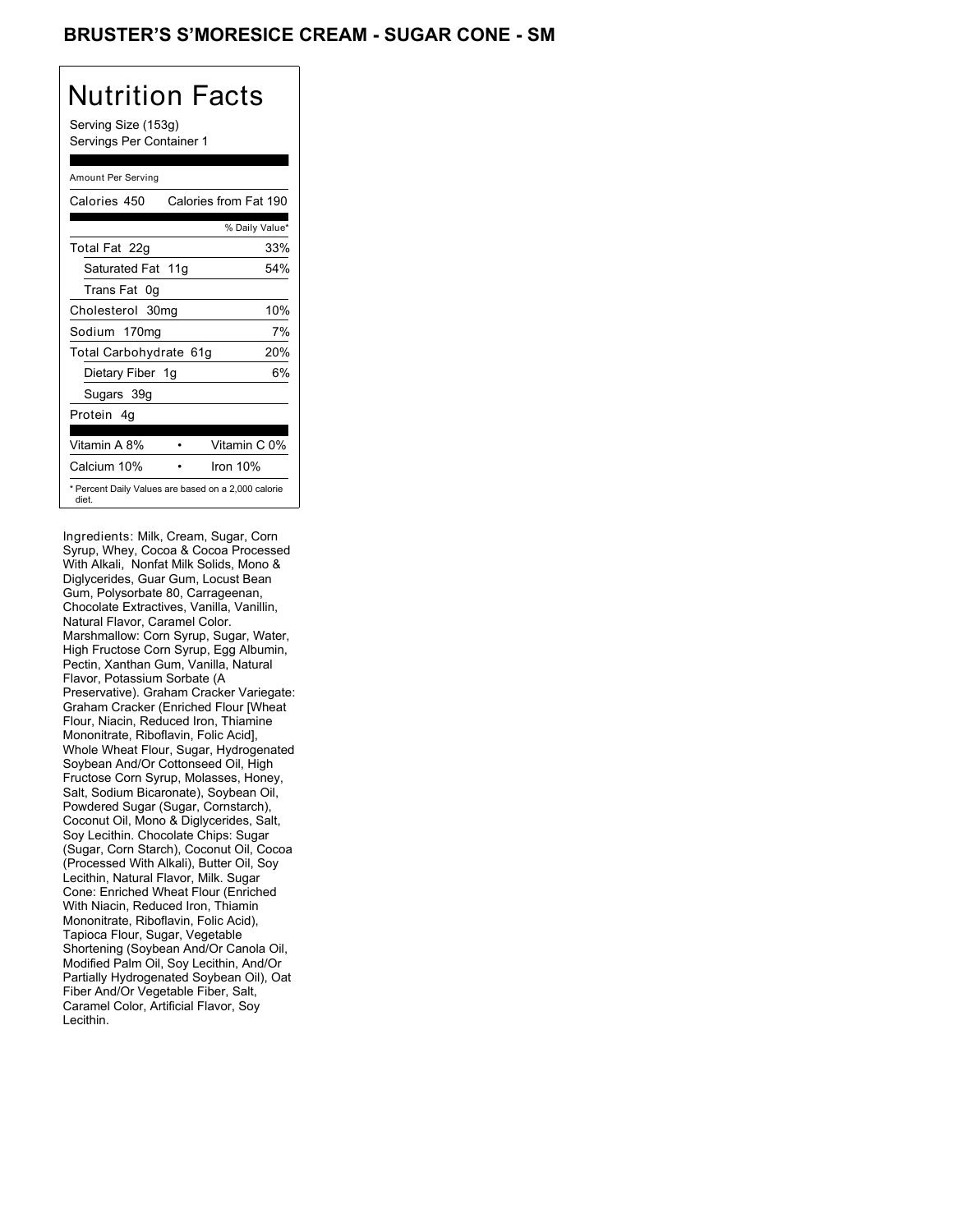## **BRUSTER'S S'MORESICE CREAM - SUGAR CONE - REG**

# Nutrition Facts

Serving Size (223g) Servings Per Container 1

#### Amount Per Serving

| Calories 660           | Calories from Fat 290                               |
|------------------------|-----------------------------------------------------|
|                        | % Daily Value*                                      |
| Total Fat 32g          | 49%                                                 |
| Saturated Fat 16g      | 81%                                                 |
| Trans Fat 0q           |                                                     |
| Cholesterol 45mg       | 15%                                                 |
| Sodium 240mg           | 10%                                                 |
| Total Carbohydrate 85g | 28%                                                 |
| Dietary Fiber 2g       | 8%                                                  |
| Sugars 57g             |                                                     |
| Protein 6q             |                                                     |
|                        |                                                     |
| Vitamin A 10%          | Vitamin C 2%                                        |
| Calcium 20%            | Iron $15%$                                          |
| diet.                  | * Percent Daily Values are based on a 2,000 calorie |

Ingredients: Milk, Cream, Sugar, Corn Syrup, Whey, Cocoa & Cocoa Processed With Alkali, Nonfat Milk Solids, Mono & Diglycerides, Guar Gum, Locust Bean Gum, Polysorbate 80, Carrageenan, Chocolate Extractives, Vanilla, Vanillin, Natural Flavor, Caramel Color. Marshmallow: Corn Syrup, Sugar, Water, High Fructose Corn Syrup, Egg Albumin, Pectin, Xanthan Gum, Vanilla, Natural Flavor, Potassium Sorbate (A Preservative). Graham Cracker Variegate: Graham Cracker (Enriched Flour [Wheat Flour, Niacin, Reduced Iron, Thiamine Mononitrate, Riboflavin, Folic Acid], Whole Wheat Flour, Sugar, Hydrogenated Soybean And/Or Cottonseed Oil, High Fructose Corn Syrup, Molasses, Honey, Salt, Sodium Bicaronate), Soybean Oil, Powdered Sugar (Sugar, Cornstarch), Coconut Oil, Mono & Diglycerides, Salt, Soy Lecithin. Chocolate Chips: Sugar (Sugar, Corn Starch), Coconut Oil, Cocoa (Processed With Alkali), Butter Oil, Soy Lecithin, Natural Flavor, Milk. Sugar Cone: Enriched Wheat Flour (Enriched With Niacin, Reduced Iron, Thiamin Mononitrate, Riboflavin, Folic Acid), Tapioca Flour, Sugar, Vegetable Shortening (Soybean And/Or Canola Oil, Modified Palm Oil, Soy Lecithin, And/Or Partially Hydrogenated Soybean Oil), Oat Fiber And/Or Vegetable Fiber, Salt, Caramel Color, Artificial Flavor, Soy Lecithin.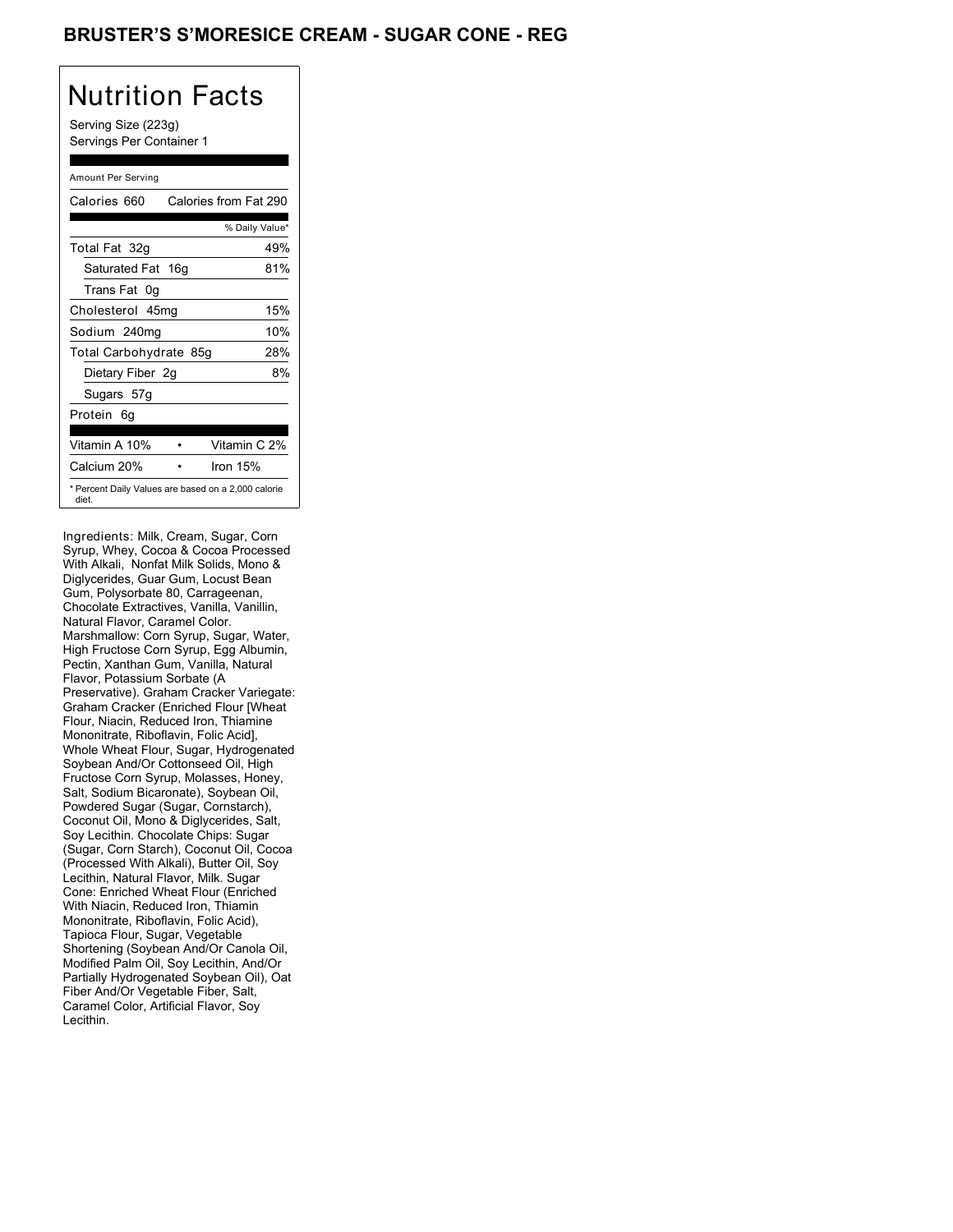## BRUSTER'S S'MORESICE CREAM - SUGAR CONE - LG

# Nutrition Facts

Serving Size (293g) Servings Per Container 1

#### Amount Per Serving

| Calories 860            | Calories from Fat 380                               |
|-------------------------|-----------------------------------------------------|
|                         | % Daily Value*                                      |
| Total Fat 43q           | 66%                                                 |
| Saturated Fat 22g       | 109%                                                |
| Trans Fat 0q            |                                                     |
| Cholesterol 60mg        | 20%                                                 |
| Sodium 320mg            | 13%                                                 |
| Total Carbohydrate 110g | 37%                                                 |
| Dietary Fiber 3g        | 11%                                                 |
| Sugars 75g              |                                                     |
| Protein 8q              |                                                     |
|                         |                                                     |
| Vitamin A 15%           | Vitamin C 4%                                        |
| Calcium 25%             | Iron 20%                                            |
| diet.                   | * Percent Daily Values are based on a 2,000 calorie |

Ingredients: Milk, Cream, Sugar, Corn Syrup, Whey, Cocoa & Cocoa Processed With Alkali, Nonfat Milk Solids, Mono & Diglycerides, Guar Gum, Locust Bean Gum, Polysorbate 80, Carrageenan, Chocolate Extractives, Vanilla, Vanillin, Natural Flavor, Caramel Color. Marshmallow: Corn Syrup, Sugar, Water, High Fructose Corn Syrup, Egg Albumin, Pectin, Xanthan Gum, Vanilla, Natural Flavor, Potassium Sorbate (A Preservative). Graham Cracker Variegate: Graham Cracker (Enriched Flour [Wheat Flour, Niacin, Reduced Iron, Thiamine Mononitrate, Riboflavin, Folic Acid], Whole Wheat Flour, Sugar, Hydrogenated Soybean And/Or Cottonseed Oil, High Fructose Corn Syrup, Molasses, Honey, Salt, Sodium Bicaronate), Soybean Oil, Powdered Sugar (Sugar, Cornstarch), Coconut Oil, Mono & Diglycerides, Salt, Soy Lecithin. Chocolate Chips: Sugar (Sugar, Corn Starch), Coconut Oil, Cocoa (Processed With Alkali), Butter Oil, Soy Lecithin, Natural Flavor, Milk. Sugar Cone: Enriched Wheat Flour (Enriched With Niacin, Reduced Iron, Thiamin Mononitrate, Riboflavin, Folic Acid), Tapioca Flour, Sugar, Vegetable Shortening (Soybean And/Or Canola Oil, Modified Palm Oil, Soy Lecithin, And/Or Partially Hydrogenated Soybean Oil), Oat Fiber And/Or Vegetable Fiber, Salt, Caramel Color, Artificial Flavor, Soy Lecithin.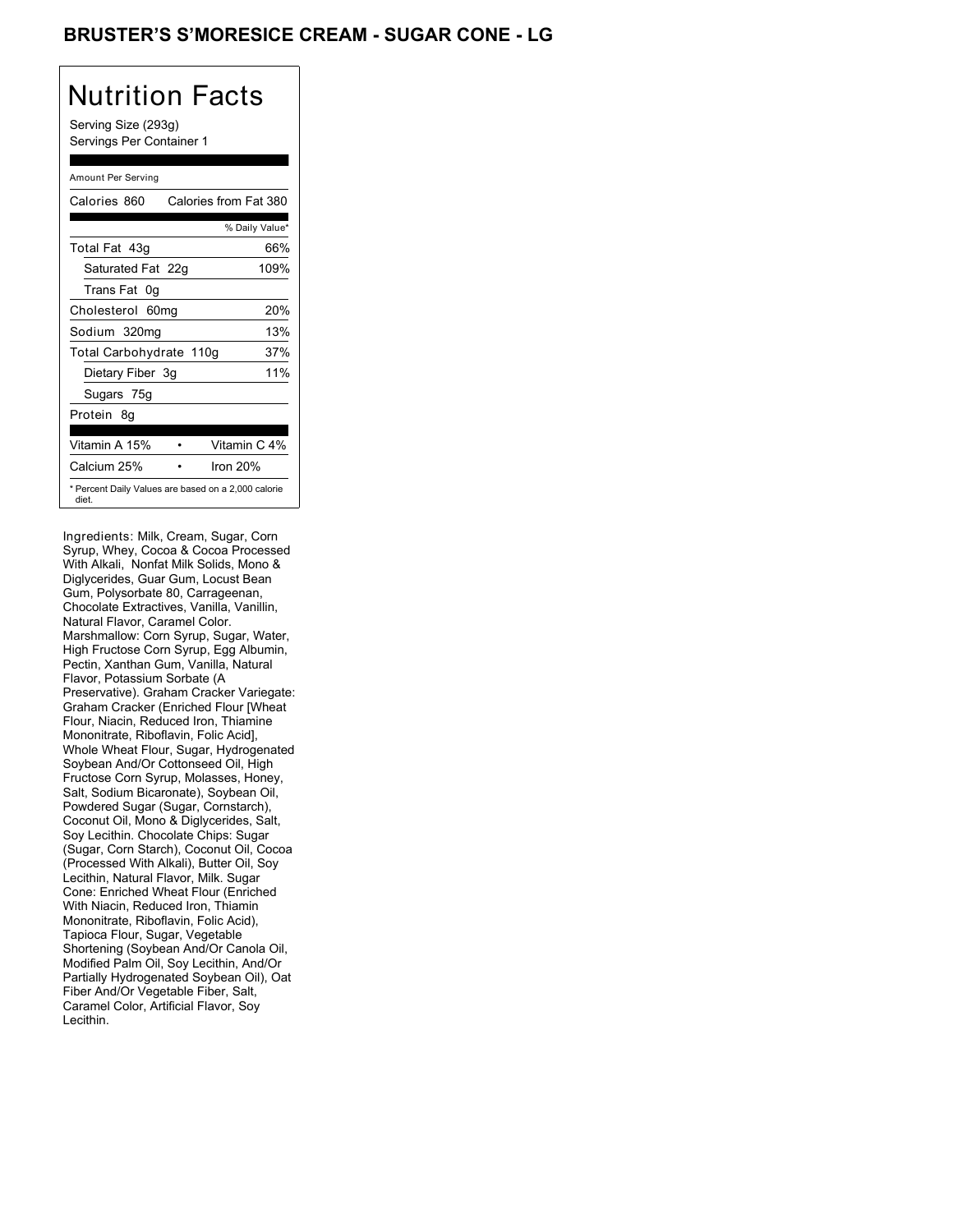## BRUSTER'S S'MORESICE CREAM - CAKE CONE - SM

## Nutrition Facts

Serving Size (146g) Servings Per Container 1

#### Amount Per Serving

| Calories from Fat 190 |
|-----------------------|
| % Daily Value*        |
| 33%                   |
| 54%                   |
|                       |
| 10%                   |
| 7%                    |
| 18%                   |
| 6%                    |
|                       |
|                       |
| Vitamin C 0%          |
| Iron $10%$            |
|                       |

Ingredients: Milk, Cream, Sugar, Corn Syrup, Whey, Cocoa & Cocoa Processed With Alkali, Nonfat Milk Solids, Mono & Diglycerides, Guar Gum, Locust Bean Gum, Polysorbate 80, Carrageenan, Chocolate Extractives, Vanilla, Vanillin, Natural Flavor, Caramel Color. Marshmallow: Corn Syrup, Sugar, Water, High Fructose Corn Syrup, Egg Albumin, Pectin, Xanthan Gum, Vanilla, Natural Flavor, Potassium Sorbate (A Preservative). Graham Cracker Variegate: Graham Cracker (Enriched Flour [Wheat Flour, Niacin, Reduced Iron, Thiamine Mononitrate, Riboflavin, Folic Acid], Whole Wheat Flour, Sugar, Hydrogenated Soybean And/Or Cottonseed Oil, High Fructose Corn Syrup, Molasses, Honey, Salt, Sodium Bicaronate), Soybean Oil, Powdered Sugar (Sugar, Cornstarch), Coconut Oil, Mono & Diglycerides, Salt, Soy Lecithin. Chocolate Chips: Sugar (Sugar, Corn Starch), Coconut Oil, Cocoa (Processed With Alkali), Butter Oil, Soy Lecithin, Natural Flavor, Milk. Cake Cone: Enriched Wheat Flour (Enriched With Niacin, Reduced Iron, Thiamin Mononitrate, Riboflavin, Folic Acid), Tapioca Flour, Sugar, Vegetable Oil Shortening (Soybean And/Or Canola Oil, Modified Palm Oil, Soy Lecithin, And/Or Partially Hydrogenated Soybean Oil), Leavening (Sodium Bicarbonate, Ammonium Bicarbonate), Salt, Natural Flavor, Annatto (Vegetable Color).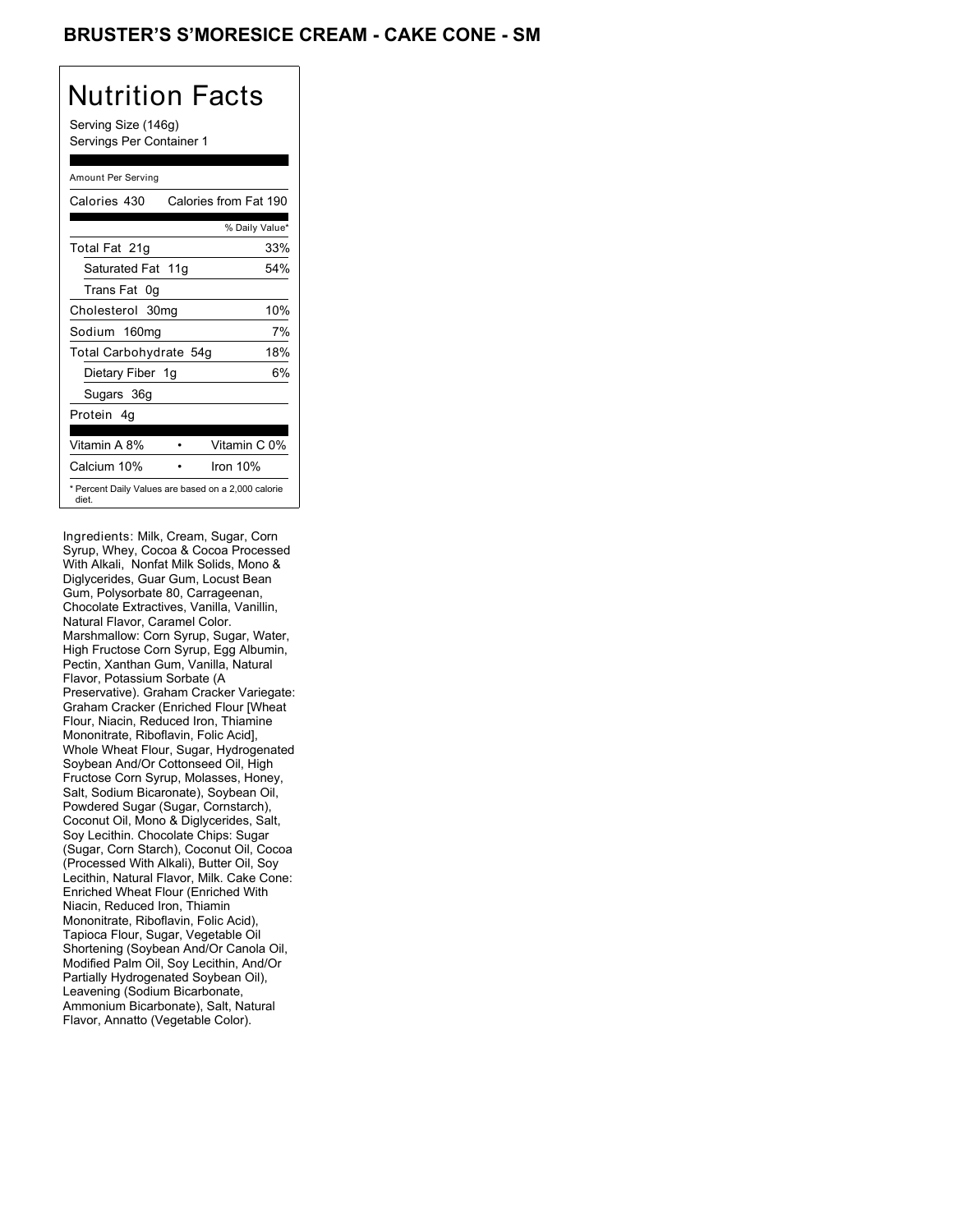## **BRUSTER'S S'MORESICE CREAM - CAKE CONE - REG**

# Nutrition Facts

Serving Size (216g) Servings Per Container 1

#### Amount Per Serving

| Calories 630           | Calories from Fat 290                               |
|------------------------|-----------------------------------------------------|
|                        | % Daily Value*                                      |
| Total Fat 32g          | 49%                                                 |
| Saturated Fat 16g      | 81%                                                 |
| Trans Fat 0q           |                                                     |
| Cholesterol 45mg       | 15%                                                 |
| Sodium 230mg           | 10%                                                 |
| Total Carbohydrate 78g | 26%                                                 |
| Dietary Fiber 2g       | 8%                                                  |
| Sugars 54g             |                                                     |
| Protein 6q             |                                                     |
|                        |                                                     |
| Vitamin A 10%          | Vitamin C 2%                                        |
| Calcium 15%            | Iron 15%                                            |
| diet.                  | * Percent Daily Values are based on a 2,000 calorie |

Ingredients: Milk, Cream, Sugar, Corn Syrup, Whey, Cocoa & Cocoa Processed With Alkali, Nonfat Milk Solids, Mono & Diglycerides, Guar Gum, Locust Bean Gum, Polysorbate 80, Carrageenan, Chocolate Extractives, Vanilla, Vanillin, Natural Flavor, Caramel Color. Marshmallow: Corn Syrup, Sugar, Water, High Fructose Corn Syrup, Egg Albumin, Pectin, Xanthan Gum, Vanilla, Natural Flavor, Potassium Sorbate (A Preservative). Graham Cracker Variegate: Graham Cracker (Enriched Flour [Wheat Flour, Niacin, Reduced Iron, Thiamine Mononitrate, Riboflavin, Folic Acid], Whole Wheat Flour, Sugar, Hydrogenated Soybean And/Or Cottonseed Oil, High Fructose Corn Syrup, Molasses, Honey, Salt, Sodium Bicaronate), Soybean Oil, Powdered Sugar (Sugar, Cornstarch), Coconut Oil, Mono & Diglycerides, Salt, Soy Lecithin. Chocolate Chips: Sugar (Sugar, Corn Starch), Coconut Oil, Cocoa (Processed With Alkali), Butter Oil, Soy Lecithin, Natural Flavor, Milk. Cake Cone: Enriched Wheat Flour (Enriched With Niacin, Reduced Iron, Thiamin Mononitrate, Riboflavin, Folic Acid), Tapioca Flour, Sugar, Vegetable Oil Shortening (Soybean And/Or Canola Oil, Modified Palm Oil, Soy Lecithin, And/Or Partially Hydrogenated Soybean Oil), Leavening (Sodium Bicarbonate, Ammonium Bicarbonate), Salt, Natural Flavor, Annatto (Vegetable Color).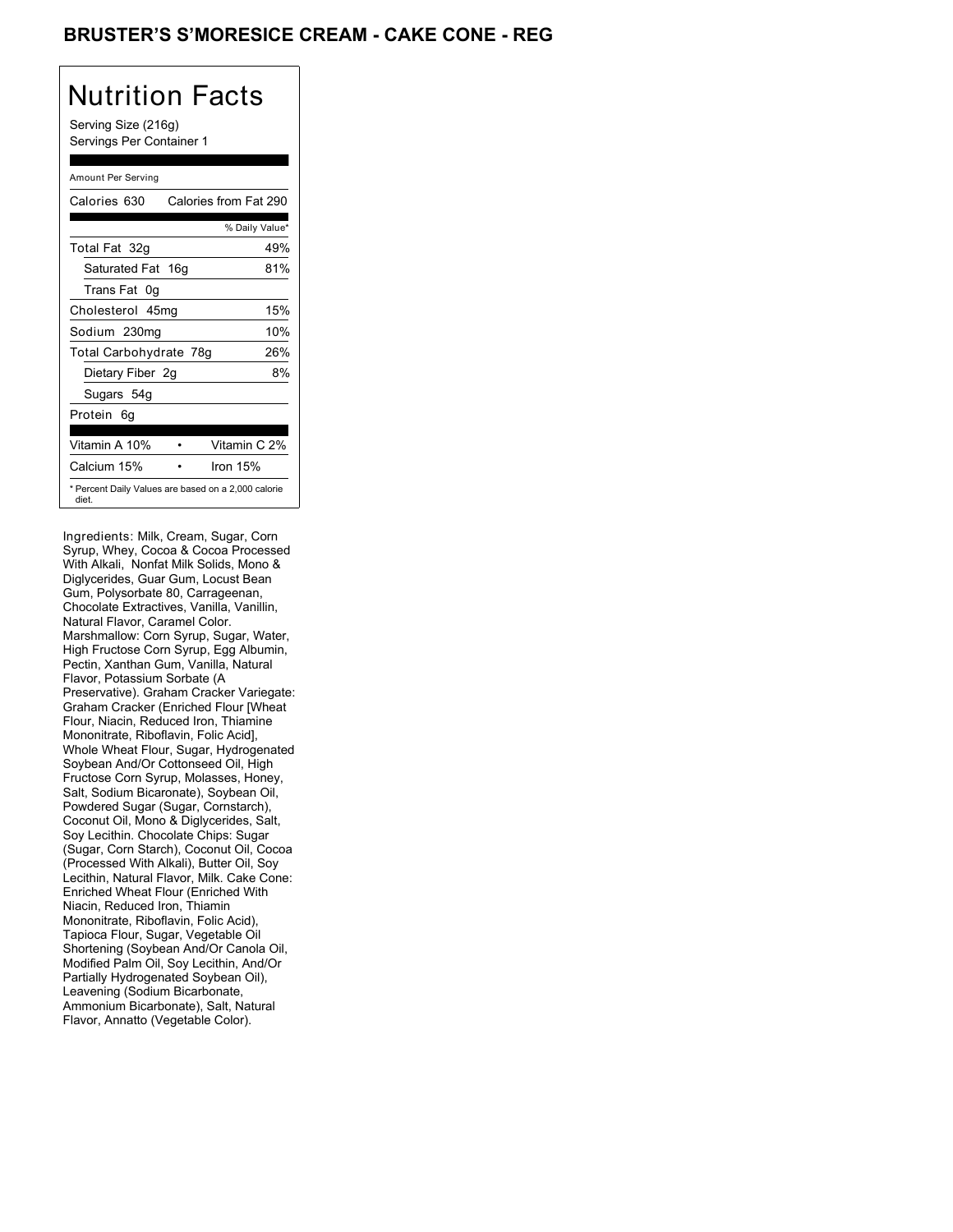## BRUSTER'S S'MORESICE CREAM - CAKE CONE - LG

# Nutrition Facts

Serving Size (286g) Servings Per Container 1

#### Amount Per Serving

| Calories 830            | Calories from Fat 380                               |
|-------------------------|-----------------------------------------------------|
|                         | % Daily Value*                                      |
| Total Fat 43q           | 66%                                                 |
| Saturated Fat 22g       | 109%                                                |
| Trans Fat 0q            |                                                     |
| Cholesterol 60mg        | 20%                                                 |
| Sodium 310mg            | 13%                                                 |
| Total Carbohydrate 103g | 34%                                                 |
| Dietary Fiber 3g        | 11%                                                 |
| Sugars 72g              |                                                     |
| Protein 8q              |                                                     |
|                         |                                                     |
| Vitamin A 15%           | Vitamin C 4%                                        |
| Calcium 20%             | Iron 20%                                            |
| diet.                   | * Percent Daily Values are based on a 2,000 calorie |

Ingredients: Milk, Cream, Sugar, Corn Syrup, Whey, Cocoa & Cocoa Processed With Alkali, Nonfat Milk Solids, Mono & Diglycerides, Guar Gum, Locust Bean Gum, Polysorbate 80, Carrageenan, Chocolate Extractives, Vanilla, Vanillin, Natural Flavor, Caramel Color. Marshmallow: Corn Syrup, Sugar, Water, High Fructose Corn Syrup, Egg Albumin, Pectin, Xanthan Gum, Vanilla, Natural Flavor, Potassium Sorbate (A Preservative). Graham Cracker Variegate: Graham Cracker (Enriched Flour [Wheat Flour, Niacin, Reduced Iron, Thiamine Mononitrate, Riboflavin, Folic Acid], Whole Wheat Flour, Sugar, Hydrogenated Soybean And/Or Cottonseed Oil, High Fructose Corn Syrup, Molasses, Honey, Salt, Sodium Bicaronate), Soybean Oil, Powdered Sugar (Sugar, Cornstarch), Coconut Oil, Mono & Diglycerides, Salt, Soy Lecithin. Chocolate Chips: Sugar (Sugar, Corn Starch), Coconut Oil, Cocoa (Processed With Alkali), Butter Oil, Soy Lecithin, Natural Flavor, Milk. Cake Cone: Enriched Wheat Flour (Enriched With Niacin, Reduced Iron, Thiamin Mononitrate, Riboflavin, Folic Acid), Tapioca Flour, Sugar, Vegetable Oil Shortening (Soybean And/Or Canola Oil, Modified Palm Oil, Soy Lecithin, And/Or Partially Hydrogenated Soybean Oil), Leavening (Sodium Bicarbonate, Ammonium Bicarbonate), Salt, Natural Flavor, Annatto (Vegetable Color).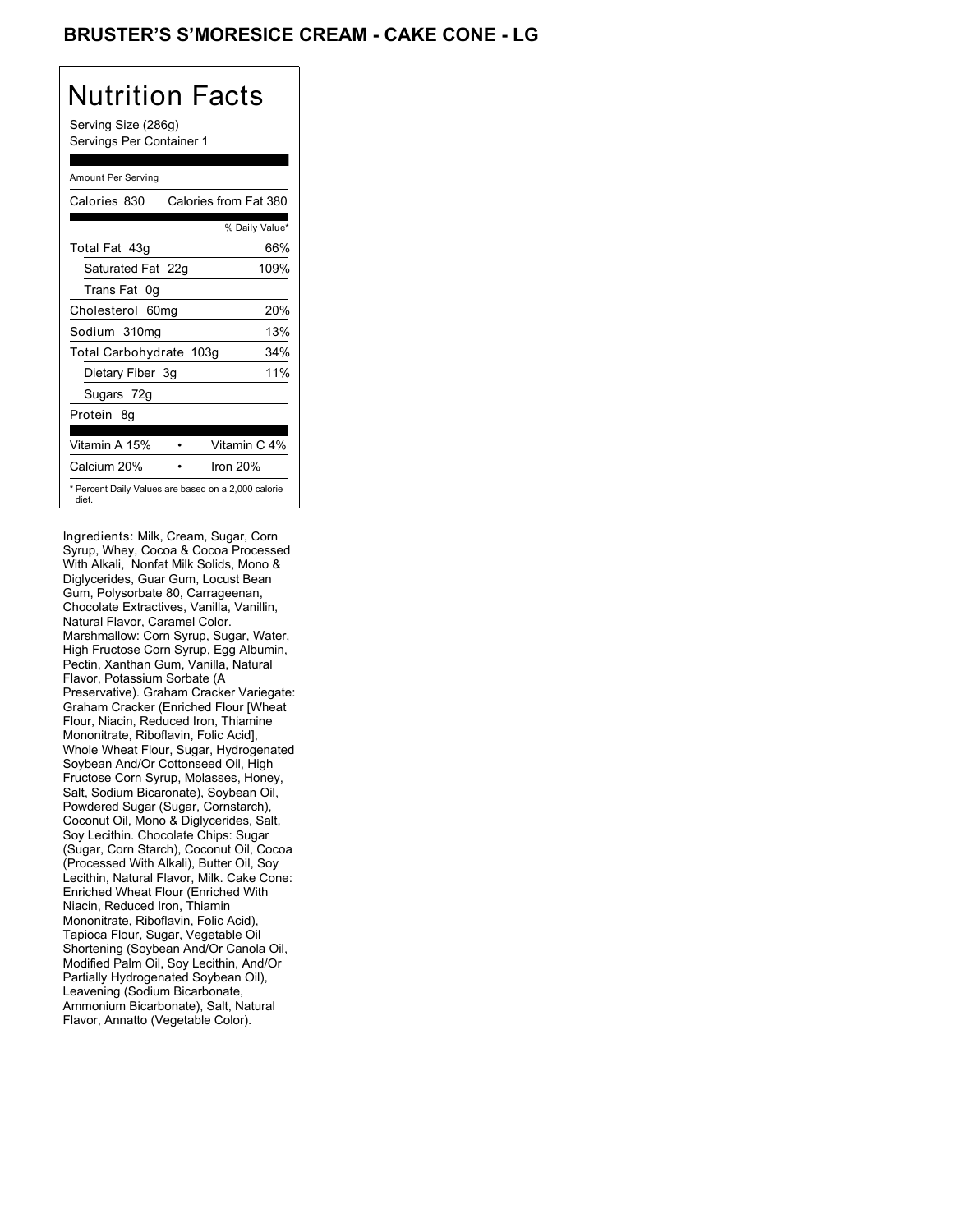## BRUSTER'S S'MORESICE CREAM - WAFFLE CONE - SM

# Nutrition Facts

Serving Size (170g) Servings Per Container 1

#### Amount Per Serving

| Calories 530           | Calories from Fat 220                               |
|------------------------|-----------------------------------------------------|
|                        | % Daily Value*                                      |
| Total Fat 24g          | 38%                                                 |
| Saturated Fat 12g      | 58%                                                 |
| Trans Fat 0g           |                                                     |
| Cholesterol 40mg       | 13%                                                 |
| Sodium 150mg           | 6%                                                  |
| Total Carbohydrate 72g | 24%                                                 |
| Dietary Fiber 1g       | 6%                                                  |
| Sugars 46g             |                                                     |
| Protein 5q             |                                                     |
| Vitamin A 8%           | Vitamin C 0%                                        |
| Calcium 10%            | Iron 10%                                            |
| diet.                  | * Percent Daily Values are based on a 2,000 calorie |

Ingredients: Milk, Cream, Sugar, Corn Syrup, Whey, Cocoa & Cocoa Processed With Alkali, Nonfat Milk Solids, Mono & Diglycerides, Guar Gum, Locust Bean Gum, Polysorbate 80, Carrageenan, Chocolate Extractives, Vanilla, Vanillin, Natural Flavor, Caramel Color. Marshmallow: Corn Syrup, Sugar, Water, High Fructose Corn Syrup, Egg Albumin, Pectin, Xanthan Gum, Vanilla, Natural Flavor, Potassium Sorbate (A Preservative). Graham Cracker Variegate: Graham Cracker (Enriched Flour [Wheat Flour, Niacin, Reduced Iron, Thiamine Mononitrate, Riboflavin, Folic Acid], Whole Wheat Flour, Sugar, Hydrogenated Soybean And/Or Cottonseed Oil, High Fructose Corn Syrup, Molasses, Honey, Salt, Sodium Bicaronate), Soybean Oil, Powdered Sugar (Sugar, Cornstarch), Coconut Oil, Mono & Diglycerides, Salt, Soy Lecithin. Chocolate Chips: Sugar (Sugar, Corn Starch), Coconut Oil, Cocoa (Processed With Alkali), Butter Oil, Soy Lecithin, Natural Flavor, Milk. Waffle Cone: Enriched Bleached Wheat Flour (Enriched With Niacin, Reduced Iron, Thiamin Mononitrate, Riboflavin, Folic Acid), Sugar, Vegetable Shortening (Partially Hydrogenated Soybean And Cottonseed Oils), Whole Egg, Artificial Flavor (Including Maltodextrin, Modified Cornstarch, Butter, Buttermilk), Dextrose, Soy Lecithin, Artificial Vanilla Flavor.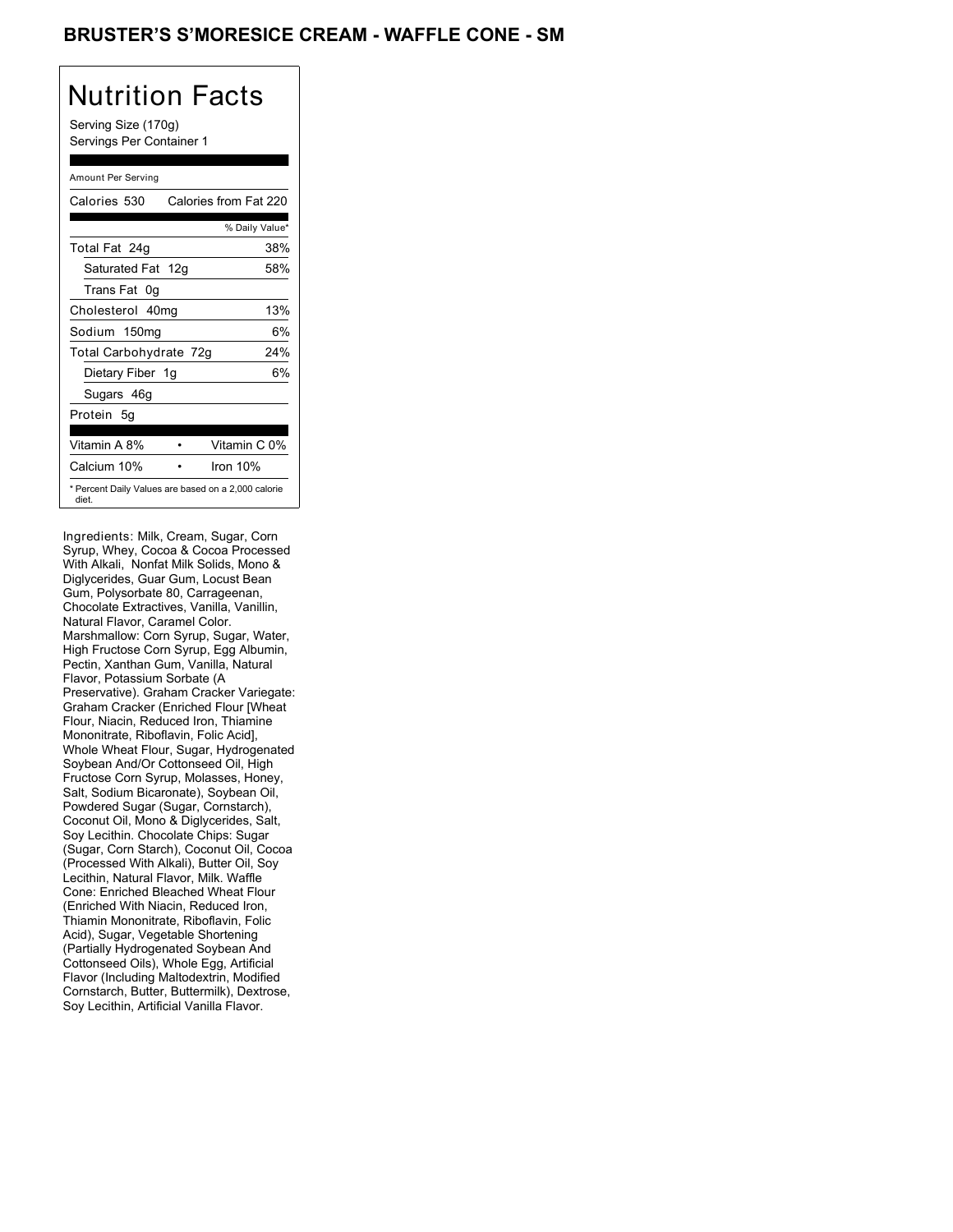## BRUSTER'S S'MORESICE CREAM - WAFFLE CONE - REG

# Nutrition Facts

Serving Size (240g) Servings Per Container 1

#### Amount Per Serving

| Calories 730           | Calories from Fat 320                               |
|------------------------|-----------------------------------------------------|
|                        | % Daily Value*                                      |
| Total Fat 35g          | 54%                                                 |
| Saturated Fat 17g      | 85%                                                 |
| Trans Fat 0q           |                                                     |
| Cholesterol 55mg       | 18%                                                 |
| Sodium 220mg           | 9%                                                  |
| Total Carbohydrate 96g | 32%                                                 |
| Dietary Fiber 2g       | 8%                                                  |
| Sugars 64g             |                                                     |
| Protein 7q             |                                                     |
|                        |                                                     |
| Vitamin A 10%          | Vitamin C 2%                                        |
| Calcium 15%            | lron 15%                                            |
| diet.                  | * Percent Daily Values are based on a 2,000 calorie |

Ingredients: Milk, Cream, Sugar, Corn Syrup, Whey, Cocoa & Cocoa Processed With Alkali, Nonfat Milk Solids, Mono & Diglycerides, Guar Gum, Locust Bean Gum, Polysorbate 80, Carrageenan, Chocolate Extractives, Vanilla, Vanillin, Natural Flavor, Caramel Color. Marshmallow: Corn Syrup, Sugar, Water, High Fructose Corn Syrup, Egg Albumin, Pectin, Xanthan Gum, Vanilla, Natural Flavor, Potassium Sorbate (A Preservative). Graham Cracker Variegate: Graham Cracker (Enriched Flour [Wheat Flour, Niacin, Reduced Iron, Thiamine Mononitrate, Riboflavin, Folic Acid], Whole Wheat Flour, Sugar, Hydrogenated Soybean And/Or Cottonseed Oil, High Fructose Corn Syrup, Molasses, Honey, Salt, Sodium Bicaronate), Soybean Oil, Powdered Sugar (Sugar, Cornstarch), Coconut Oil, Mono & Diglycerides, Salt, Soy Lecithin. Chocolate Chips: Sugar (Sugar, Corn Starch), Coconut Oil, Cocoa (Processed With Alkali), Butter Oil, Soy Lecithin, Natural Flavor, Milk. Waffle Cone: Enriched Bleached Wheat Flour (Enriched With Niacin, Reduced Iron, Thiamin Mononitrate, Riboflavin, Folic Acid), Sugar, Vegetable Shortening (Partially Hydrogenated Soybean And Cottonseed Oils), Whole Egg, Artificial Flavor (Including Maltodextrin, Modified Cornstarch, Butter, Buttermilk), Dextrose, Soy Lecithin, Artificial Vanilla Flavor.